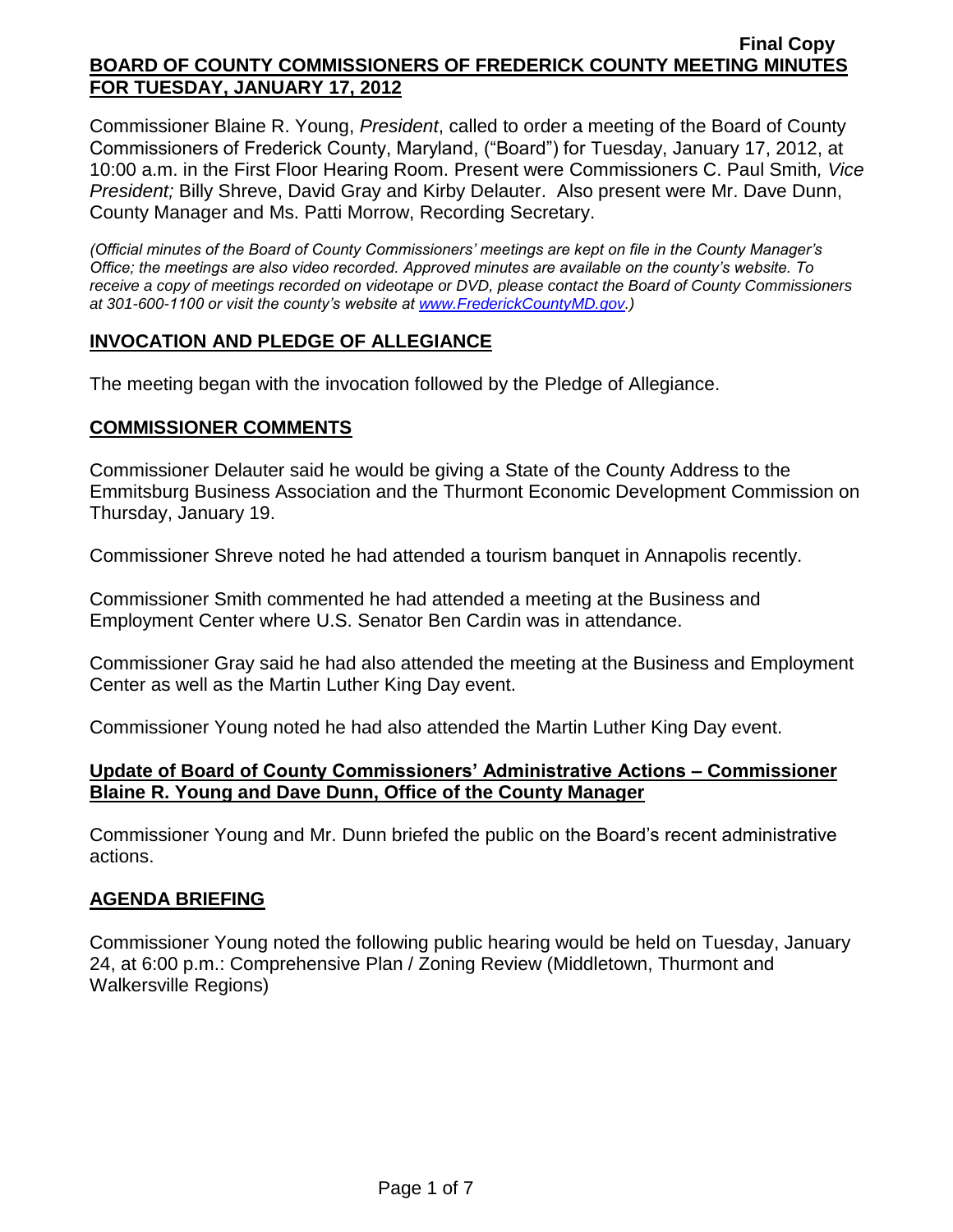# **CONSENT AGENDA**

Commissioner Smith moved to remove the following item from the consent agenda and reschedule it to another date. Commissioner Shreve seconded the motion.

Mental Health Management Agency (MHMA) Strategic Plan Update and Letter of Support – Robert Pitcher, MHMA of Frederick County, Inc.

Commissioner Young amended the motion to approve the remainder of the consent agenda (listed below) and discuss the MHMA Strategic Plan update at this time.

### BID AWARDS

- Purchasing Memo #12-108 Tires for Fleet Services, Management Services Division Award to: Donald B. Rice, Tire World and S&S Tires (Piggyback Contract) Estimated award amount: \$220,000.00
- Purchasing Memo #12-109 Automotive Parts and Chemicals for Fleet Services, Management Services Division (Piggyback Contract) Award to: Baltimore Auto Supply Estimated award amount: \$70,000.00
- Purchasing Memo #12-110 Snow Plow and Spreader Parts for Fleet Services, Management Services Division (Piggyback Contract) Award to: Industrial Motor Supplies Estimated award amount: \$50,000.00

Commissioner Smith seconded the amended motion that passed 5-0.

## **ADMINISTRATIVE BUSINESS**

## **MHMA Strategic Plan Update and Letter of Support – Robert Pitcher, Mental Health Management Agency of Frederick County, Inc.**

Mr. Pitcher presented the MHMA service plan for the local delivery of public mental health services in Frederick County.

Commissioner Smith moved to approve the MHMA Strategic Plan and the letter of support as presented. Commissioner Gray seconded the motion that passed 5-0.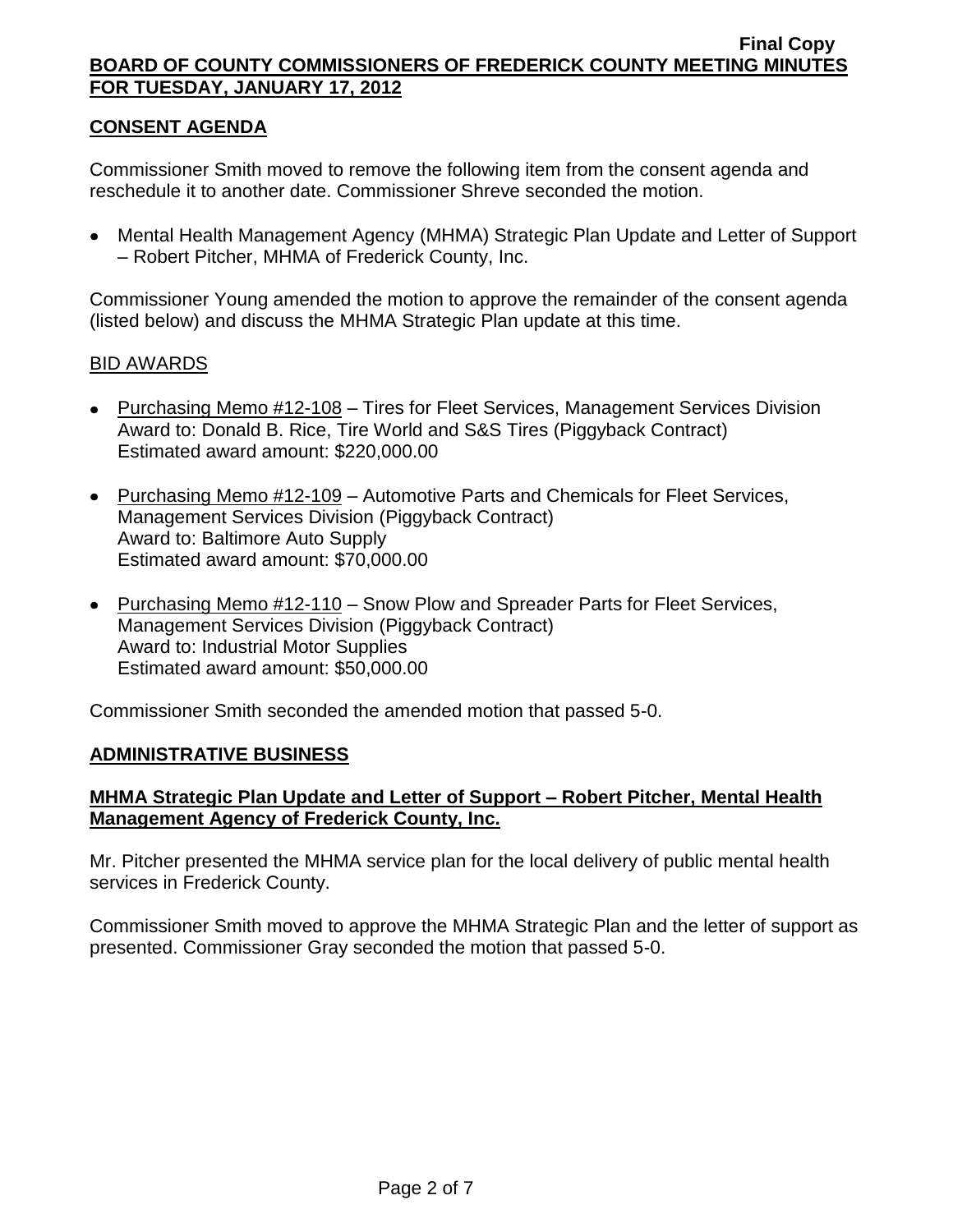## **WORKSESSION**

# **Plan Year 2012 Actuarial Valuation Report – Kate Hoffman, Mercer**

Ms. Hoffman presented the report to the Board.

There were no public comments.

There was no action taken as the item was informational.

## **Proposed Changes to the Frederick County Employees Retirement Plan - Mary Claire Cheshire, Esquire, Whiteford, Taylor and Preston LLC and Tracy Lobuts, Human Resources Division**

Ms. Cheshire reviewed the proposed changes to the Plan.

The Board decided to have the next agenda item presented before taking public comments on this issue.

# **Proposed Plan Design for the Frederick County, Maryland Defined Contribution Plan – Tracy Lobuts, Human Resources Division**

Ms. Lobuts briefed the Board on a proposal regarding a defined contribution plan for nonuniformed employees hired by the county after June 30, 2012.

Ms. Lori Depies, Finance Division, commented on the proposed defined contribution plan.

Public comment was heard from:

Diane Smoley

Commissioner Young moved to send through the public review process the proposed changes to the Frederick County Employees Retirement Plan (defined benefit) and a defined contribution plan as presented. Commissioner Shreve seconded the motion that passed 4-1 with Commissioner Gray opposed.

## **Initiation of a Proposed Ordinance Regarding School Bus Monitoring Cameras – John Mathias, Office of the County Attorney**

Mr. Mathias presented the proposed ordinance.

Mr. Walt Brilhart, Frederick County Public Schools, was present in the audience.

Commissioner Young moved to take the proposed ordinance regarding school bus monitoring cameras with a fine established at \$250, through the public review process. Commissioner Gray seconded the motion that passed 5-0.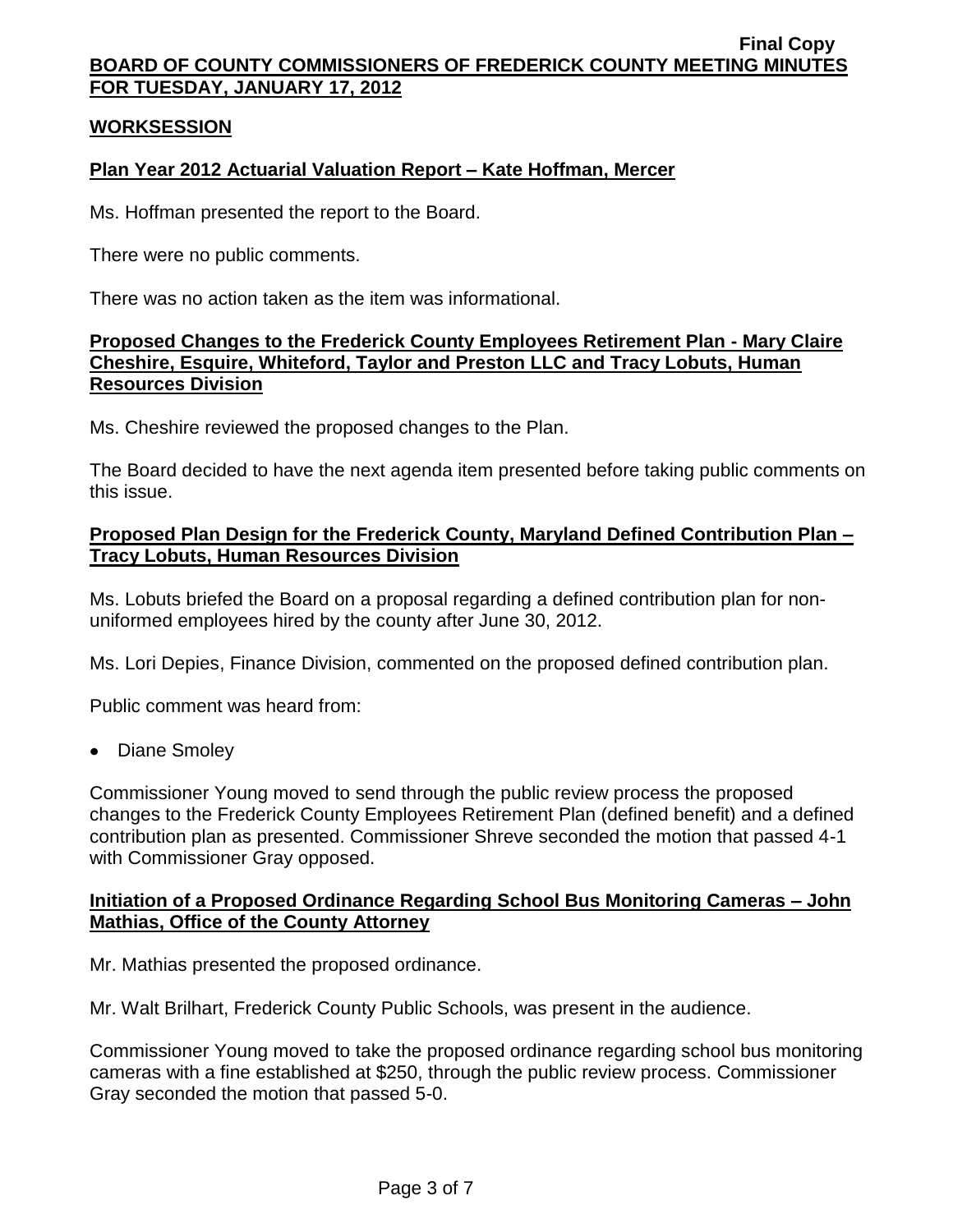### **ADMINISTRATIVE BUSINESS**

### **Bid Awards – Hal Good, Finance Division**

Purchasing Memo #12-111 – Motorola Minitor V Pagers and Programming Cradles for Fire and Rescue Services Division (Piggyback Contract)

Mr. Tom Owens and Mr. Steve Leatherman, Fire and Rescue Services Division, participated in the discussion.

Commissioner Gray moved to approve the purchase request. Commissioner Shreve seconded the motion that passed 5-0.

Purchasing Memo #12-117 - Sewage Pumps (Sole Source)

Commissioner Delauter moved to approve the purchase request. Commissioner Shreve seconded the motion that passed 5-0.

## **Legislative Issues – John Mathias, Office of the County Attorney and Ragen Cherney, Office of the County Manager**

Mr. Mathias and Mr. Cherney briefed the Board on the issues before the Frederick County delegation members.

Commissioner Smith moved to send correspondence to the Frederick County delegation to the Maryland General Assembly (Delegation) that the Board had no issues with a proposed bill to allow restaurants to remove chairs and tables for up to four events per year. Commissioner Gray seconded the motion that passed 5-0.

Commissioner Gray moved to notify the Delegation the Board had no issues with a proposed bill to remove the current prohibition on a spouse of a Board of Education member to be employed by the Frederick County Public Schools. Commissioner Smith seconded the motion that passed 4-1 with Commissioner Young opposed (in memory of Senator Charles Smelser).

By unanimous consent a bill request for early voting centers was tabled.

#### **COMMISSIONER COMMENTS**

None.

## **PUBLIC COMMENTS**

None.

# **QUESTIONS – PRESS**

None.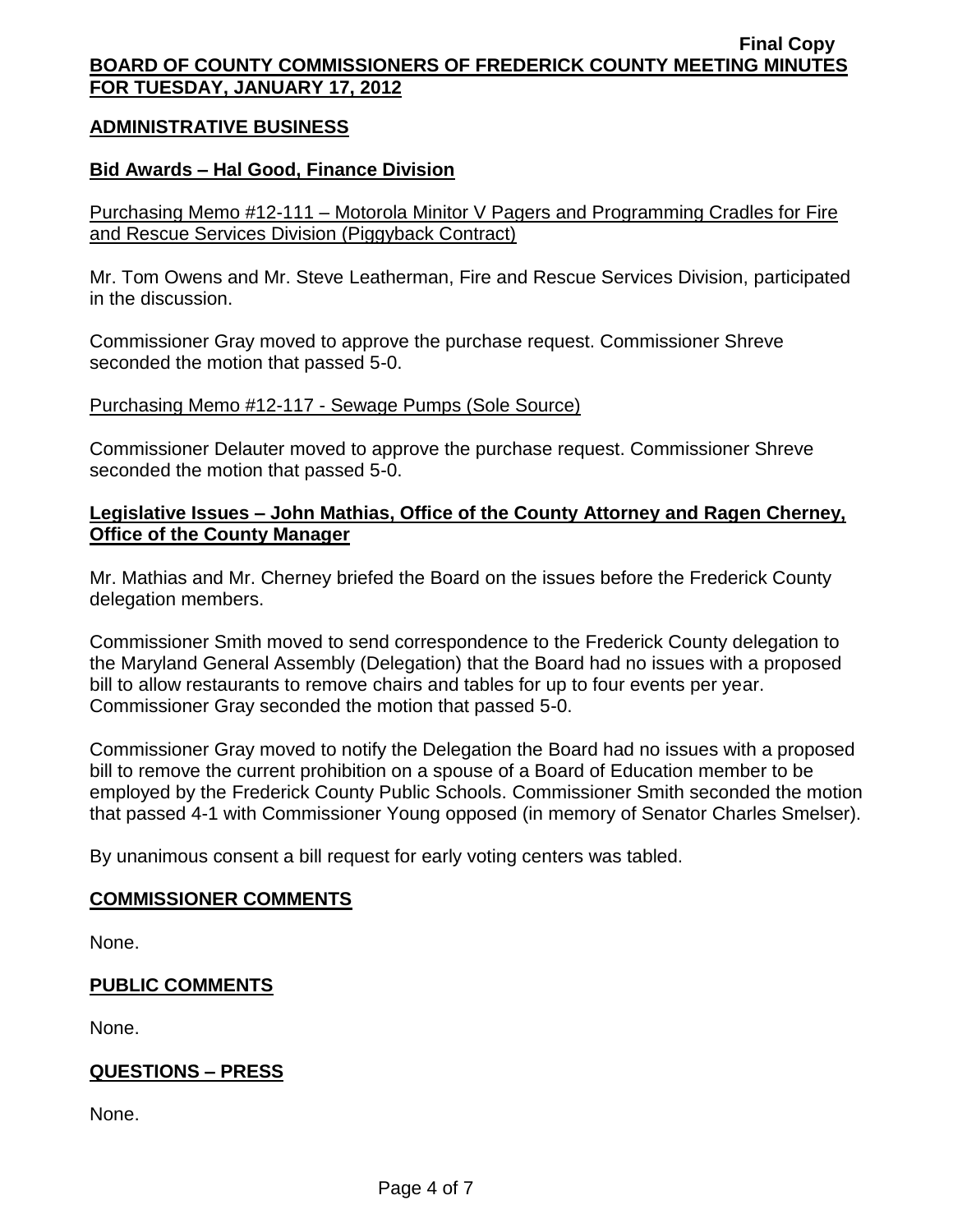# **CLOSED SESSION**

Commissioner Smith moved to go into closed session under the Maryland Annotated Code State Government Article § 10-508(a) (7) To consult with counsel to obtain legal advice on a legal matter; and (8) To consult with staff, consultants, or other individuals about pending or potential litigation. Commissioner Shreve seconded the motion that passed 5-0.

# **ADJOURN**

The meeting adjourned at 12:45 p.m.

Patricia A. Morrow Recording Secretary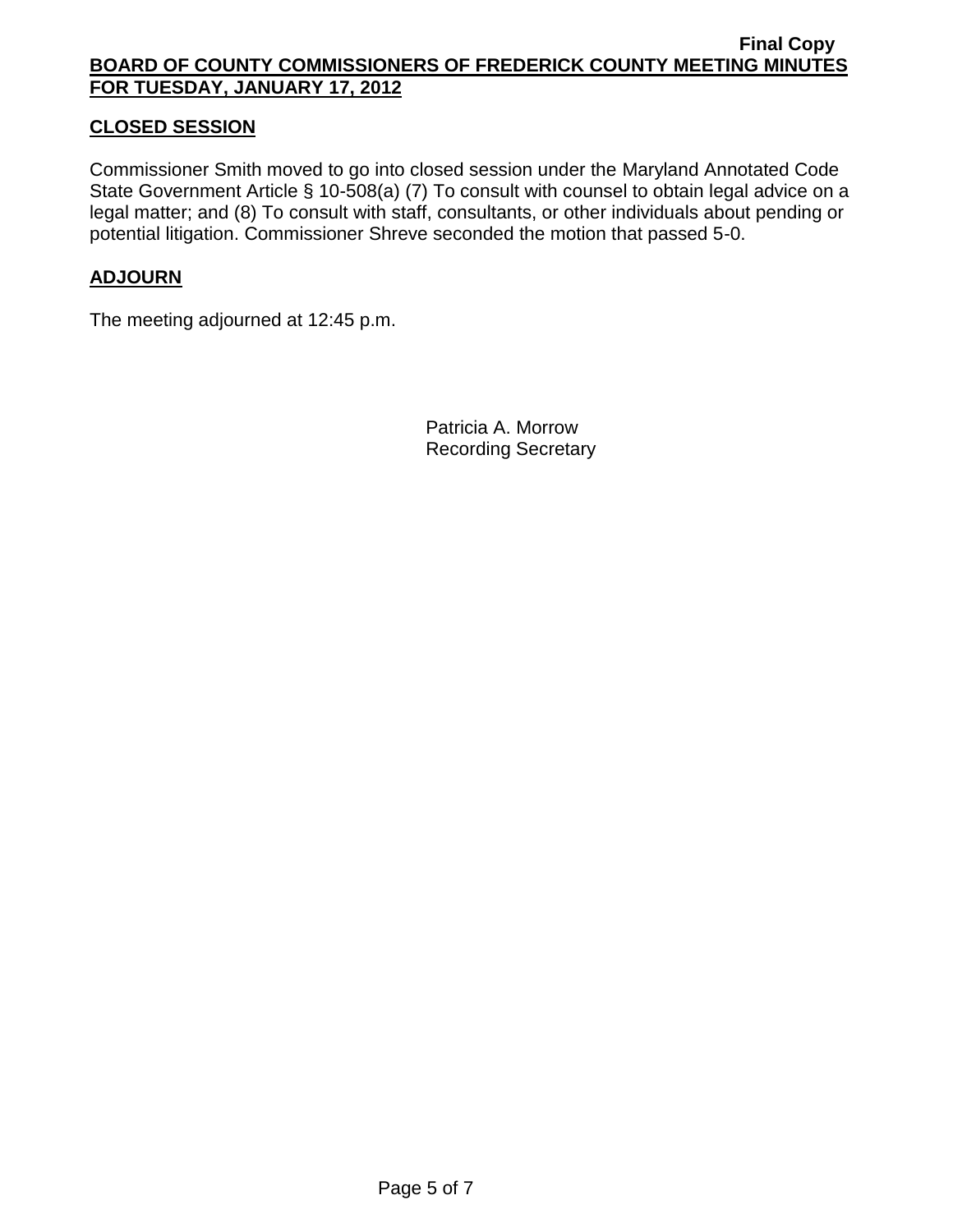# **FORM OF STATEMENT FOR CLOSING THE MEETING OF TUESDAY, JANUARY 17, 2012**

# **STATUTORY AUTHORITY TO CLOSE SESSION**

### **State Government Article §10-508(a):**

(7) To consult with counsel to obtain legal advice on a legal matter; and (8) To consult with staff, consultants, or other individuals about pending or potential litigation.

### **Motion:**

Commissioner Smith moved to go into closed session under the Maryland Annotated Code State Government Article § 10-508 (7) To consult with counsel to obtain legal advice on a legal matter; and (8) To consult with staff, consultants, or other individuals about pending or potential litigation. Commissioner Shreve seconded the motion that passed 5-0.

### **Time and Location:**

12:50 p.m. – Third Floor Meeting Room, Winchester Hall

## **Topic to be Discussed:**

To discuss the possible resolution of pending litigation.

Patricia Morrow Recording Secretary